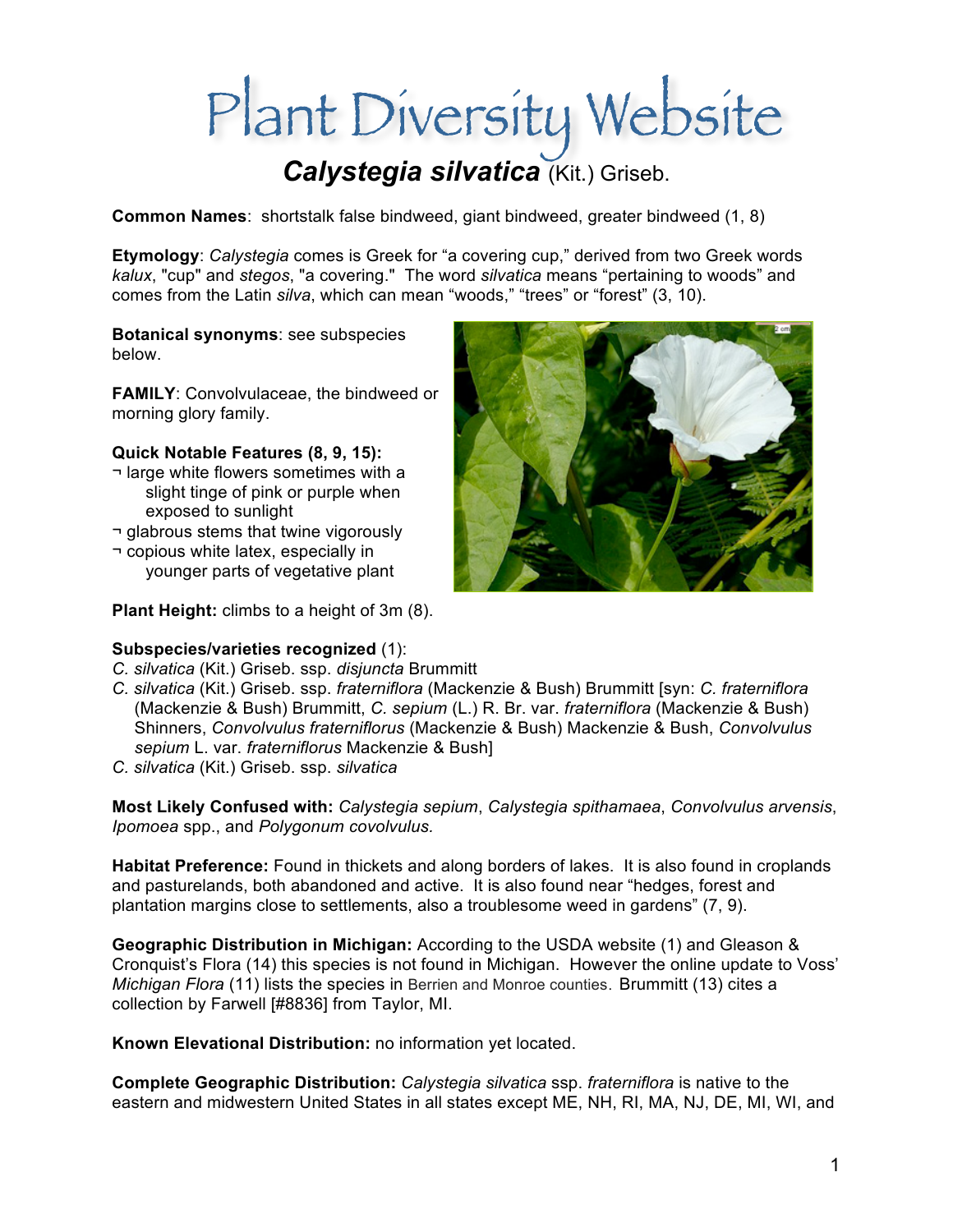MN, and also in several states in the western U.S. he species is also found in Canada, China, most of Europe, Australia and New Zealand (1,17, 18). The other two subspecies are not recognized outside of Florida and New York. Treated broadly, it can be expected throughout the U.S. and is included here because of the distribution in all states to the immediate south of Michigan. It is considered invasive in many parts of the world.



**Vegetative Plant Description:**  The vigorously twining individuals have an extensive and farreaching rhizome system. The simple, alternate, entire, pinnately veined leaves are 5-18 cm long and 3.5-15 cm wide. They are triangular-ovate, sagittate-ovate or hastate and usually glabrous. The base is deeply cordate with rounded sinuses and 1-2 small lobes on each side, while the apex is acute to acuminate. The 3-11cm petiole is glabrous, but can be hairy, while the stems are usually glabrous. *Calystegia silvatica* is a perennial, herb with

large, sepaloid bracts below the calyx. (1,2,4,7, 9). White latex of a lipid nature is found throughout the plant but especially abundantly flowing from the younger leaves and stems (15).



**Climbing Mechanism**: The stem twines vigorously in a dextral orientation using its stem apices (9).

**Flower Description:** The inflorescence is a solitary, perfect flower with parts in fives borne on a 8-20 (sometimes 30) cm long, narrowly winged peduncle. Peduncles are shorter than the petioles (12). The 5 sepals are 1.5-1.8 cm long and more or less ovate-lanceolate, while the 5 corolla lobes are 5.2-8cm long and 5.5-8cm across. The corolla is usually white and very rarely pale pink, with lobes that are very shallow and inconspicuous. The mid-petal area of

the tube is shining on the outside. The five stamens are 3cm long with filaments that bear glandular hairs along the lower half. The ovary is 1-locular and superior with a glabrous style. The 2 stigmas are oblong and cylindrical (2, 7, 9, 19).

**Flowering Time:** In Illinois, the species flowers from June to August (7).

**Pollinator:** No evidence was found in literature.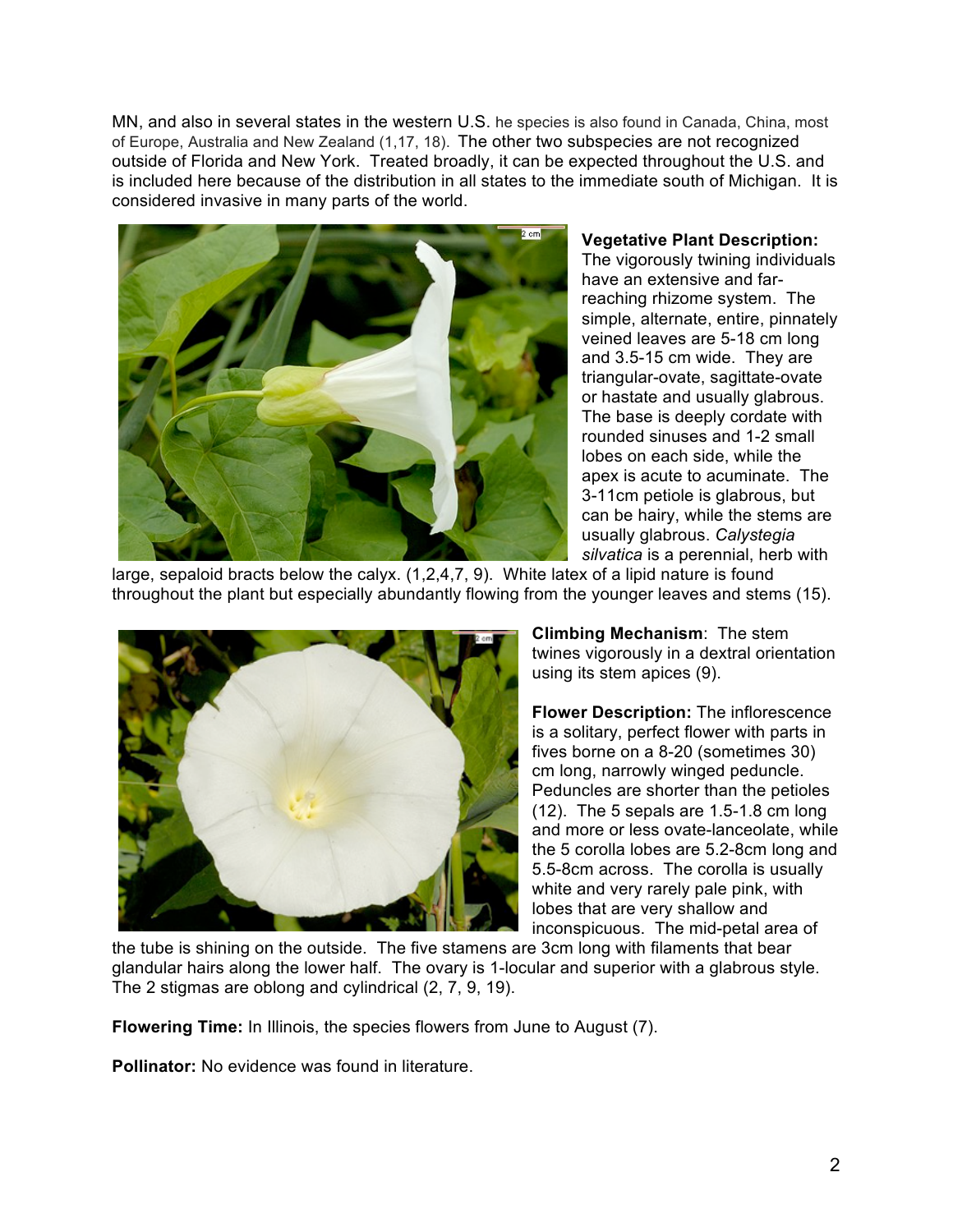**Fruit Type and Description:** The fruit is a 1-1.5cm long subglobose indehiscent capsule with four seeds (7,19).

**Seed Description:** The seed is triangular-ovoid with a rounded outer surface and with slightly concave inner faces; it has a smooth, black seed, that is 4-5mm in diameter (9).

**Dispersal Syndrome:** no direct evidence was found reported for this species

**Distinguished by**: The flowers of *C. silvatica* are much larger than those of *C. sepium* and the bracts of *C. silvatica* are obviously imbricate, while those of *C. sepium* are not or are only scarcely touching (12,13). Bracteoles are described as being saccate and overlapping. The base of the leaf blade in *C. sepium* is a clear V- or U-shape, while that of *C. silvatica* is quadrate (9). The petioles are longer than the peduncles in *C. silvatica*. *Calystegia spithamaea* rarely twines and generally stays low to the ground. *Convolvulus arvensis* has smaller bracts, freely branching stems, and flowers that are smaller (1.5-2 cm) (11). The foliage of *C. silvatica* is similar to *Polygonum convolvulus*, however the inflorescences are very different. *C. silvatica*  bear large, white, showy flowers, while flowers of *P. convolvulus* are small, green, apetalous, and hardly noticeable (15, pers. obs.). All species of *Ipomoea* in Michigan lack the sepaloid bracts below the flowers, which will be obvious even after flower production.

**Other members of the family in Michigan (number species):** *Calystegia* (3), *Convolvulus* (1), and *Ipomoea* (5)

**Ethnobotanical Uses:** It is not known to be dangerous to humans (8).

**Phylogenetic Information**: Within the family Convolvulaceae the genus *Calystegia* is placed in the tribe Convolvuleae, according to recent molecular studies (6). Also included in this tribe are the widespread species of *Convolvulus*, in which *Calystegia* previously was included, and the genus *Polymeria*, endemic to Australia. Within the family, this tribe is closest to the tribe Jacquemontieae (only consisting of the genus *Jacquemontia*), and both tribes are close to the tribe Aniseieae (including *Aniseia*, *Iseia*, *Odonellia,* and *Tetralocularia*). Convolvulaceae is part of the Solanales, which is one of the four clades of the Euasterids I, which is in turn part of the Core Asterids. Finally, of course, they are Tricolpate Angiosperms (5, 6).

# **Interesting Quotation or Other Interesting Factoid not inserted above:**

This species can grow among asparagus in fields and reduces the asparagus' ability to store carbohydrates for the following year and reduce the yield for the current year. It has grown immune to the herbicides typically used to rid asparagus crops of weeds (8).

# **Literature and websites used:**

- 1) USDA, NRCS. 2006. The PLANTS Database (http://plants.usda.gov, 8 November 2006). National Plant Data Center, Baton Rouge, LA 70874-4490 USA.
- 2) Gleason, H.A. and A. Cronquist 1991. *Manual of Vascular Plants of Northeastern United States and Adjacent Canada.* New York: The New York Botanical Garden Press.
- 3) Brown, R.W. 1956. *Composition of Scientific Words*. Washington, D.C.: Smithsonian Institution Press.
- 4) Cooperrider, T.S. 1995. *The Dicotyledoneae of Ohio: Part 2. Linaceae through Campanulaceae*. Columbus, OH: Ohio State University Press.
- 5) Judd, W.S., C. S. Campbell, E.A. Kellogg and P.F. Stevens 1999. *Plant Systematics: A Phylogenetic Approach*. Sunderland, MA: Sinauer Associates, Inc.